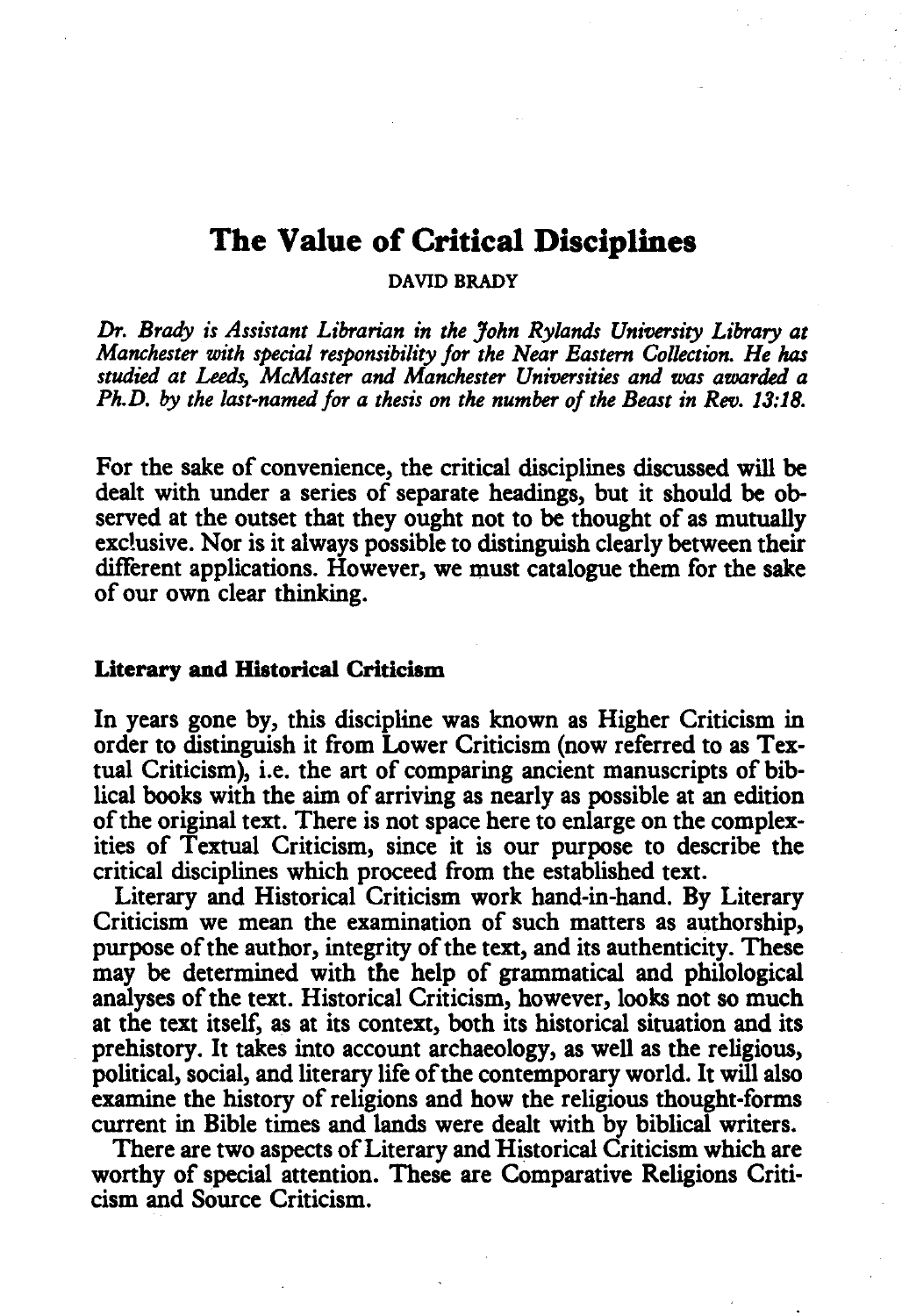### Comparative Religions Criticism

In the words of G. E. Ladd, 'this method represents the most thorough-going application of naturalistic historicism to the study of the Bible'. It sees biblical religion not as the progress of divine revelation, but as an evolution of religious ideas influenced by and borrowed from the religions of the neighbouring environment. It was a discipline popularized by J. Wellhausen in his *Prolegomena to the History of Israel* (1878; first published as Bd.l of *Geschichte Israels).* 

Using this approach, Jesus comes to be viewed as a Jewish apocalyptist who proclaimed an event (the immediate catastrophic end of the world) which did not happen (so A. Schweitzer). At the other extreme are those attempts to interpret the New Testament in the light of the dying and rising cults among the Hellenistic mystery religions.

It is plain that such theories are dictated not by an objective assessment of the biblical text, but by presuppositions concerning the nature of history and religious development. The witness of Scripture is forced into a preconceived philosophical mould. While the Christian may recognize that God has made use of ancient religious rites and practices (e.g. sacrifice, circumcision, and ablutions), just as he has used the language and history of mankind to reveal his will, this in no way implies that the religion of the Bible is a mere human synthesis of religious concepts. Conversely, revelation does not necessitate uniqueness at every point.

#### Source Criticism

Source Criticism attempts to discover constituent documents which have been brought together in the production of a biblical text. It may be seen to lie mid-way between Form Criticism (the oral stage) and Redaction Criticism (an author's editorial use of sources). Thus, for example, Source Criticism of the Hexateuch (i.e. the first six books of the Bible), classically formulated in the nineteenth century by J. Wellhausen, has proposed four prior sources in the composition of these books. The two earliest sources have become known as J (from the use of the name 'Jehovah') and E (from the use of the name 'Elohim'). These two sources are said to differ in other points; e.g. the emphasis on Abraham and Judah in J, but on Jacob, Reuben, and Joseph in E, the different use of synonyms (e.g. *shiphhah* in J, but *'amah* in E, both meaning 'female slave'; and 'Sinai' in J, but 'Horeb' in E), and a whole multitude oS other details. The third and fourth sources deduced were labelled D, i.'e. the Deuteronomic Code said to have been discovered in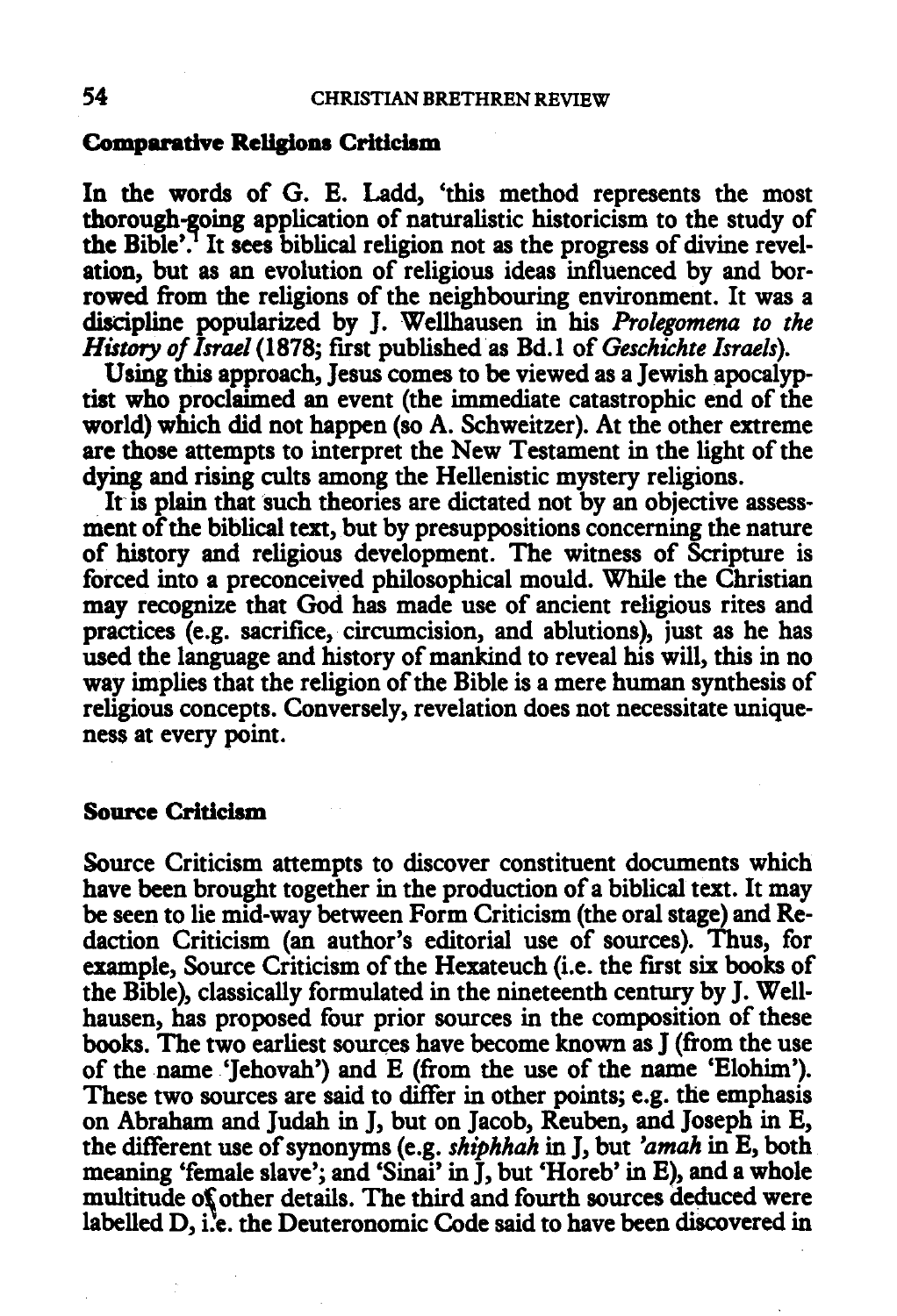the temple in the time of King Josiah, and P, the Priestly Code. However, the unravelling of Hexateuchal sources is not today considered to be quite so simple as it appeared at the beginning of the century.

In the New Testament, Source Criticism's most notable achievement has been its application to the Synoptic Gospels. Here its application was seen to proceed with the greater ease, for in this case three documents were ready to hand for comparison and provided a firm basis for critical enquiry. The most enduring theory here has been what is popularly known as the 'two-source theory', i.e. the theory that Matthew and Luke made use of Mark and Q. Q (from German *Quelle*, 'source') is a hypothetical body of material common to Matthew and Luke, but not found in Mark and sometimes thought of as an oral source, or as used by Matthew and Luke in different editions. It should not, however, be assumed that alternative theories have ceased to be propounded, e.g. the priority of Matthew, or B. H. Streeter's four-document thesis which postulated the additional sources M (used by Matthew alone) and L (used by Luke alone). Other sections of the Bible in which parallel passages have provided grist for the source critics' mill are Kings/Chronicles, 2 Peter/Jude, Micah/Isaiah, and some Psalms.

There is no need to think of the biblical writers' use of sources in terms of modem notions of plagiarism and some passages in the Bible itself would seem to acknowledge the use of sources: e.g. Num. 21:14; Luke 1:1; and cf. 2 Mac. 2:19-32.

Where the Source Critic has parallel passages to work with, his analysis of the sources will deal with points of similarity and difference in wording, order (e.g. in Matthew the Q material is scattered throughout the Gospel, while in Luke it occurs in two main blocks: 6:20-7:35; 9:57-13:34), contents (e.g. does Mark's omission of large portions found in Matthew indicate Mark's priority or his desire to omit specifically 'Jewish' material?), style (is Mark primitive?), ideas, and theol- ogy (is a high Christology always a late Christology?). Where there are no overlapping texts, the work of the Source Critic is more difficult and some would say, more hypothetical. We may compare it to looking for stitches in a garment, the 'stitches' being the apparent tell-tale signs of awkward breaks and dislocations (a possible example being the section 2 Cor. 6:14-7:1 which seems to interrupt the line of Paul's argument), stylistic variations (e.g. does Luke's nativity narrative demonstrate a Palestinian Aramaic style?), and supposed inconsistencies, whether theological or historical. It should be observed that other explanations of these phenomena may perhaps be given without resoning to the Source Critic's scissors.

But what are the values of Source Criticism for the intelligent Chris-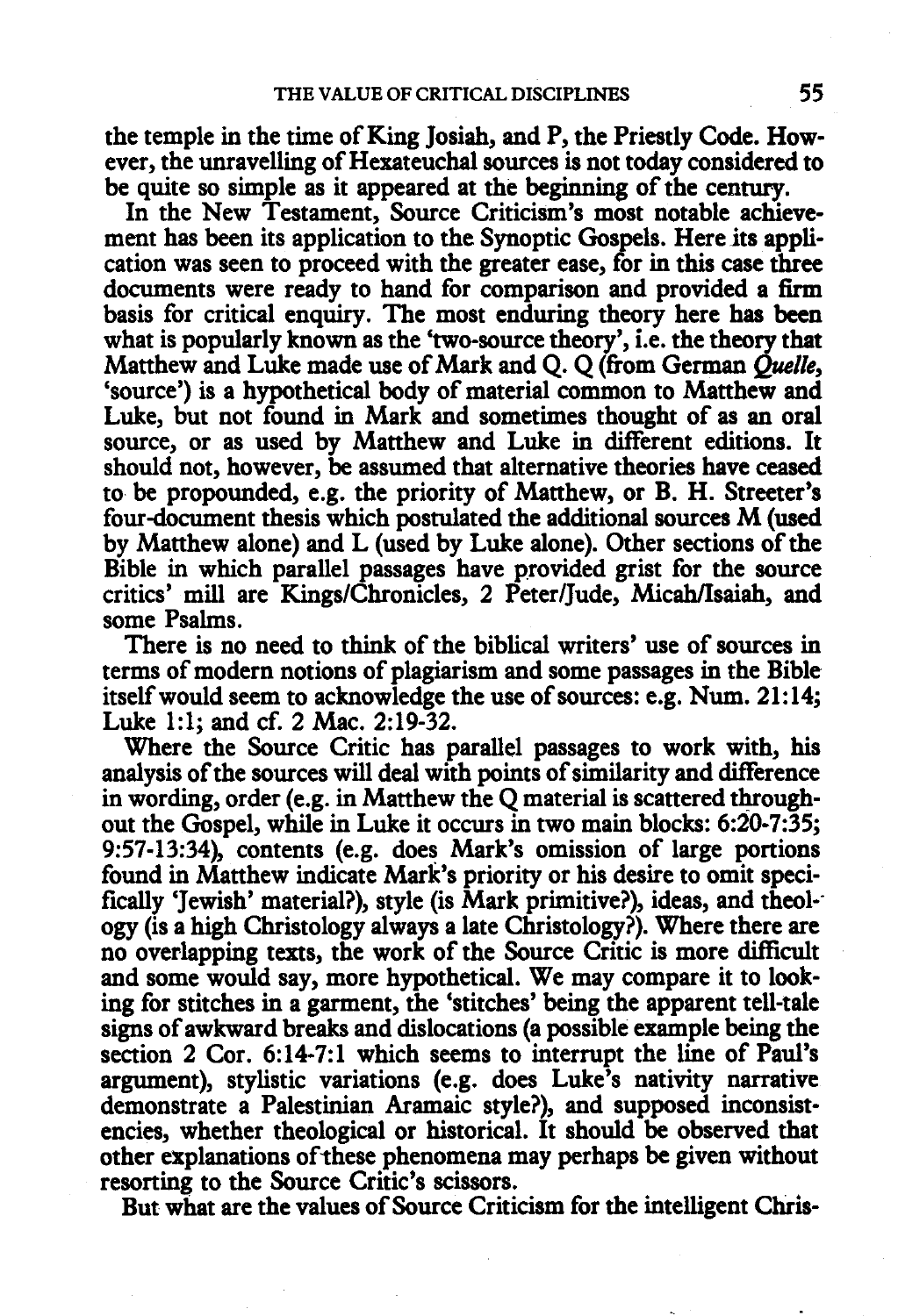tian? First of all, it should be recognized that Source Criticism may help to shed light on the relatively 'dark' period of history between the events described in the Bible and the actual record of those events which lies in our hands. Secondly, a recognition of a writer's use of sources may deepen our awareness of the historicity of biblical events, since a writer has taken the trouble to document his account from earlier material. We see that the biblical writers did not feel free to write just as they pleased, but were concerned to preserve an authentic account. In addition, Source Criticism may help to reveal a writer's distinctive outlook. We may take for example the question whether Matthew's Gospel was particularly centred on the Jewish people. If we can demonstrate that he used Mark (a comparatively 'unJewish' Gospel) as a source, we will probably answer the question in the affirmative. But if we feel that Matthew used as a source some strongly Jewish traditions emanating from the Jerusalem church, we will probably answer the question in the negative.

## Form Criticism

Unlike Source Criticism, which concentrates on the study of written documents underlying a text, Form Criticism is an attempt to analyze the types of oral traditions which have been incorporated into an ultimate literary work. Although anticipated earlier (e.g. in the study of folk literature and classical literature), the discipline was developed after the First World War by a number of German scholars: H. Gunkel (who was influenced by the Grimm brothers' classification of folk traditions into categories such as fairy tales, myths, sagas, and legends), A. Alt, and a number of others working on the Old Testament; and K. L. Schmidt, M. Dibelius, and R. Bultmann in the New Testament. In the Old Testament it was first (and perhaps most successfully) applied to the Psalms, while in the New Testament it was first applied to the Synoptic Gospels and later, following the lead of E. Lohmeyer, to the Epistles and Revelation.

The form of each 'unit of traditon' is said to depend on the function it performed in the believing community. The technical term for this occasion which demands the tradition is *Sitz im Leben* ('life-situation'). As an example of a *Sitz im Leben,* we may take von Rad's analysis of Deut. 26:5ff. ('A wandering Aramaean was my father ... ') as a nucleus around which the Exodus legends are said to have been gathered in a formula which had its life-setting in the celebration of the Feast of Weeks. An obvious *Sitz im Leben* for a Psalm is Israel's worship or thanksgiving. It should be observed, however, that a passage may have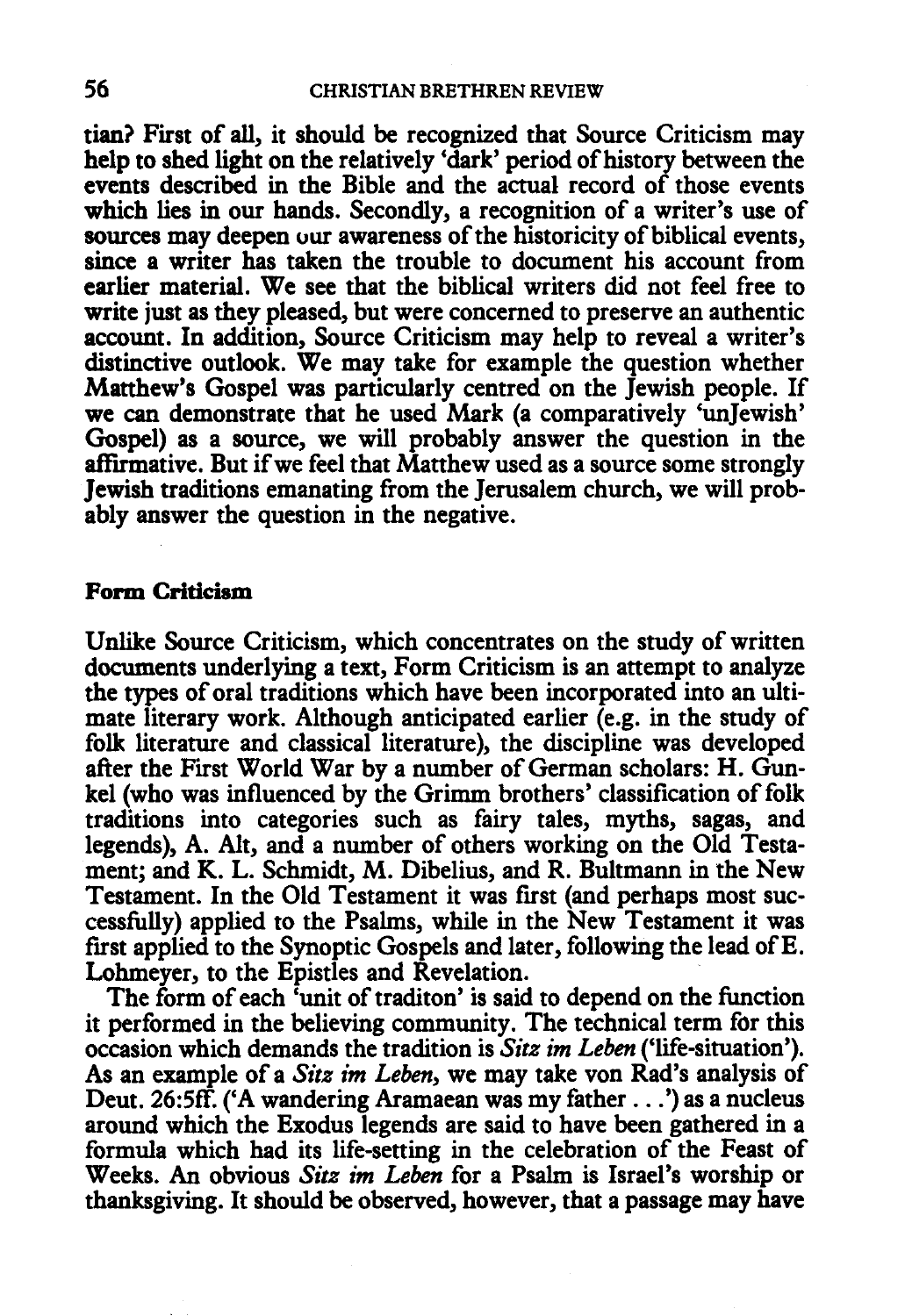more than one *Sitz im Leben.* For example, a prophetic speech may have its setting in the life of the prophet himself, in the cultic, legal, or other institutions, and in the situation whereby the speech was collected. We should beware, however, of hypothetical *Sitze im Leben*  which depend upon certain preconceptions. A radical Form Critic may, for example, assert that the pericope in which Jesus speaks of the founding of his church cannot have its *Sitz im Leben* in the life and teaching of the historical Jesus (since he is viewed by this critic merely as an apocalyptic prophet to the Jews), but rather in the apologetics of the Christian church, which was anxious to vindicate its existence by appeal to a supposed saying of the historical Jesus. A careful scholar will need to beware of drawing conclusions such as these, based as they are on certain preconceptions about the historical Jesus.

The form of the narrative will vary according to what is deduced to have been its original *Sitz im Leben.* As S. H. Travis puts it, 'Just as information about the qualities of a particular toothpaste will be told in a distinctive manner by an advertisement, but in a quite different manner by a scientific report, so stories about Jesus acquired different forms or shapes according to their *Sitz im Leben.* ' 2 The particular *Sitz im Leben* may sometimes be betrayed by some introductory or concluding formula. We may for comparison consider how in modern literary conventions, the phrases 'once upon a time' and 'they all lived happily ever after' commence and terminate the specific genre of fairy tales, the original *Sitz im Leben* of which was evidently the adult's desire to amuse children by story-telling. This stereotyping of formulae arises from the recurrence of the same, or similar, life situations. From the biblical point of view, we may note how such stereotyped formulae as 'the word of the LORD came ... ', or 'thus says the LORD . . . ' may introduce a prophetic speech, or how. the use of symmetric parallelism may indicate the extent of a poetic fragment.

Some of the commonest forms, or literary genres, which have been deduced are *paradigms* (i.e. episodes culminating in an authoritative saying or 'punch-line', e.g. Mark 12:13-17), *tales* (most frequently miracle stories told not so much to point a lesson as to gratify by narrative and to demonstrate God's power), *legends* (which may be historical, illustrating the lives of God's messengers, e.g. Elijah, Peter, and especially Jesus), *myths* (in which the supernatural breaks in on the human scene, e.g. early chapters of Genesis, the baptismal miracle, and the transfiguration - cf. however 2 Pet. 1:16), *fables* (which point a lesson, e.g. Jotham's fable, Judg. 9:8-15), and *exhortations* (e.g. sayings of Jesus). Other forms include speeches, records, annals; sagas, laws, songs, hymns, laments, thanksgivings, liturgies, royal psalms, oracles, riddles, allegories, early creeds, etc.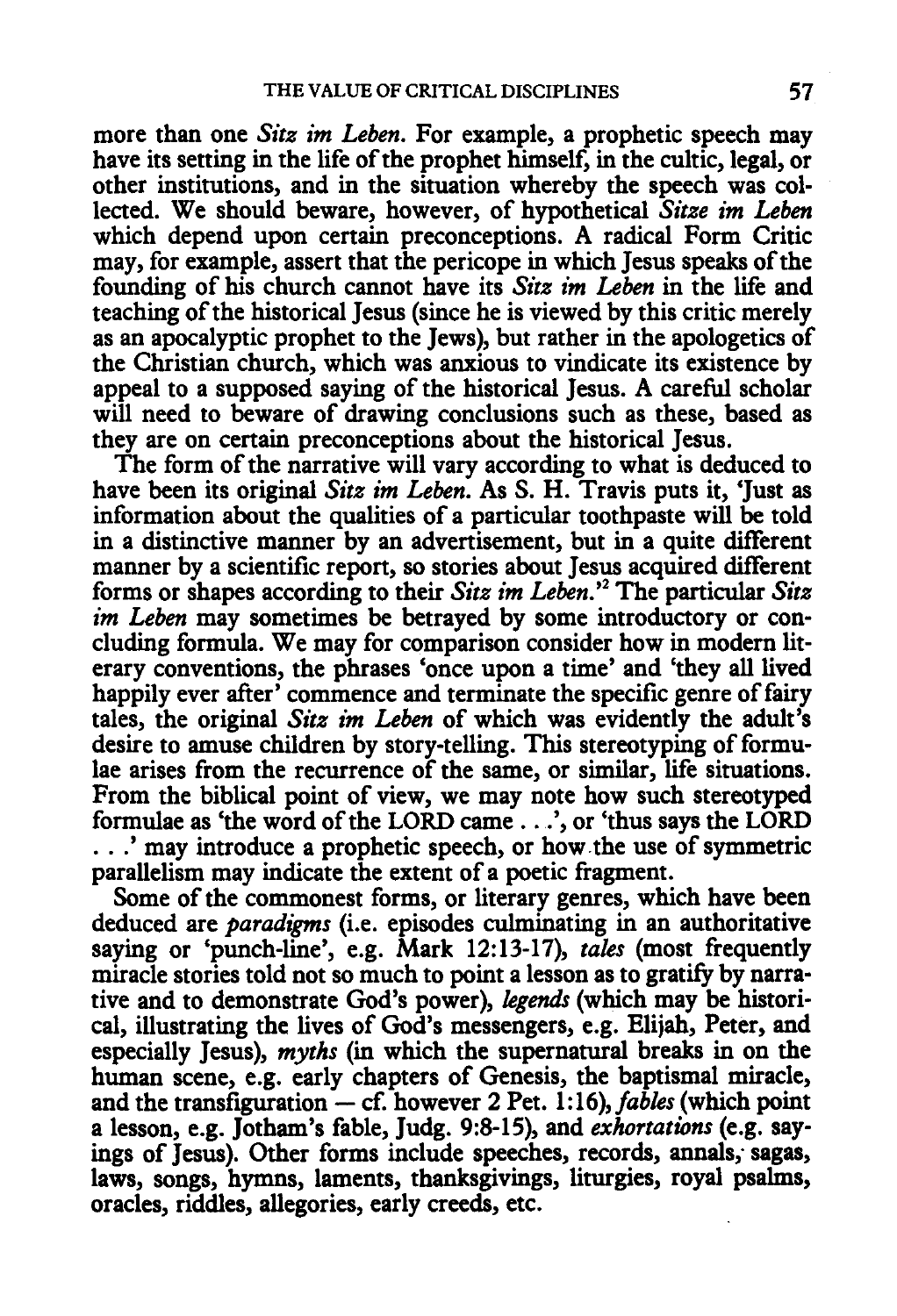What value may the methods of Form Criticism have? Firstly, we may gain clues about early Christian preaching, teaching, and debate. Secondly, it may aid hermeneutics, since the *Sitze im Leben* once deduced may be seen to recur in later ages and so we may understand how to re-apply Scripture. Thirdly, it may aid exegesis. For example, a comparison with similar forms in ancient Near Eastern literature may help to shed light on the structure of the ancient Israelite covenant ceremony.

Against these advantages to be gained, however, we must place certain reservations. To balance the last point made, we should remember that a literary form in the Bible ought sometimes to be *contrasted*  rather than *compared* with an extra-biblical form; e.g. A. Alt's analysis of the apodictic form of law in the Old Testament, a form which is seen to be distinctly Israelite in origin. Again, while Form Criticism may on occasion assist in exegesis, it is no *substitute* for exegesis. It merely suggests the possible background(s) against which a passage is to be understood. Furthermore, there is disagreement among critics over the classification of supposed forms; e.g. is it structure or content which denotes a form? It is also impossible to fit all passages neatly into form categories. Mongrels stalk the text and pigeons sometimes lose their wings as they are forced into their holes; e.g. the doctrinaire assumption that a parable must only teach one point and that any second point must be an addition of the church. The 'laws of tradition' (e.g. that traditions develop from the simple to the complex) are also assumed to be beyond question, but E. P. Sanders has demonstrated that this is a dubious assumption. Generally speaking, Form Criticism gives too much license to the supposed creative imagination of the believing community. More attention ought perhaps to have been focused on rabbinic faithfulness to detail in transmission. This fault may, however, be on account of the fact that the leading exponents of Form Criticism have been German liberal theologians. A more conservative Form Critic, such as Vincent Taylor, has come to radically different conclusions, expressing a high view of the Gospels' historical reliability.

#### **Tradition History**

Tradition History is another attempt to analyze biblical material in order to show how it has developed before assuming its fmal form. It considers not so much the influence that any one individual may have had on the formation of a literary document (see Redaction Criticism below), but rather the influence exercised by communities or groups: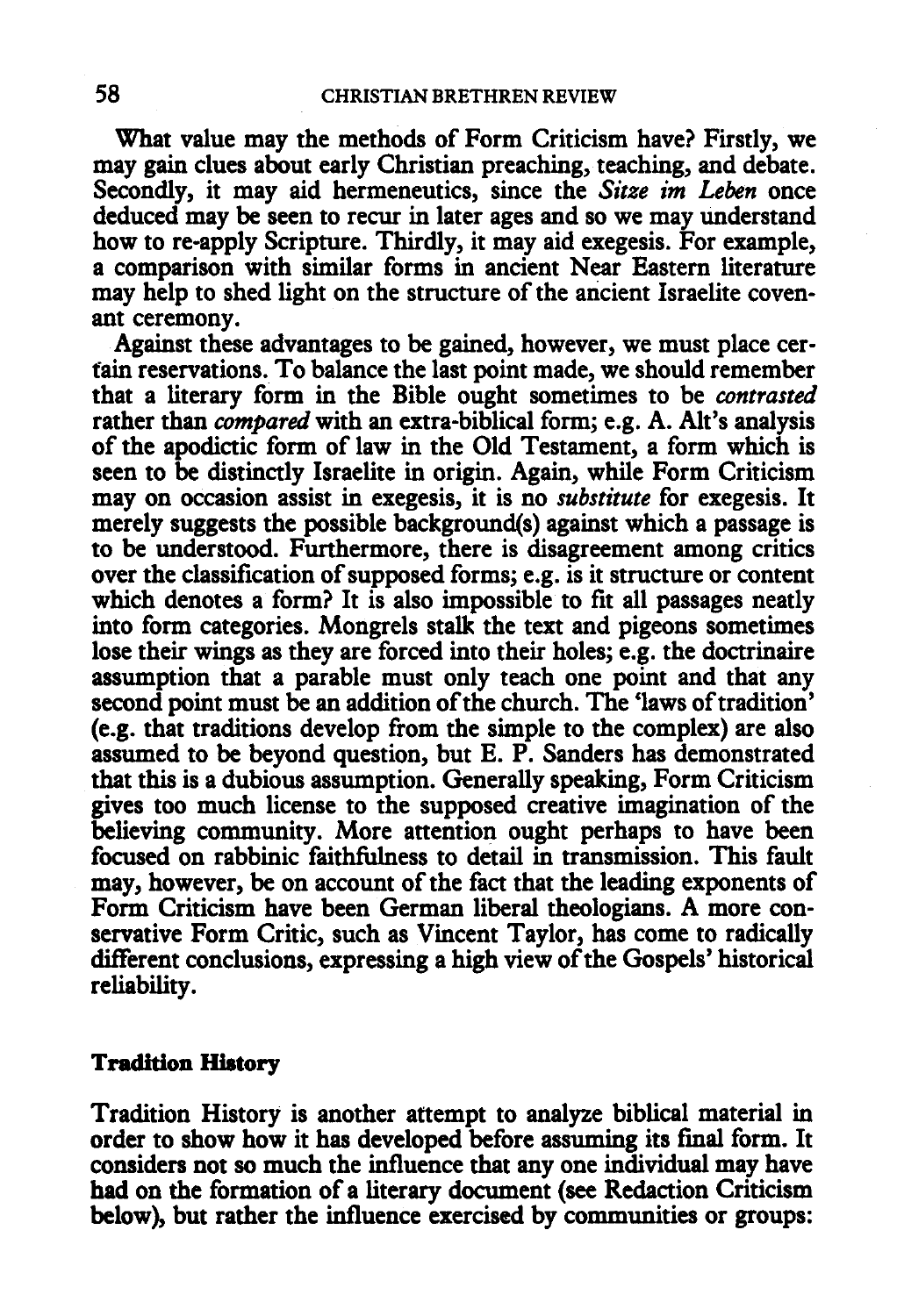the priestly circle in ancient Israel, 'wise men', prophet groups (said e.g. to be influential in the formation of 'Second Isaiah'), and perhaps preachers (so von Rad interprets the background to Deuteronomy).

Where there are differences in two or more accounts of the same events, Tradition History seeks not to show that more than one event is being described, or that the accounts may be conflated to produce a coherent whole, but rather to separate the 'real' event from the accretions it has assumed before being reduced to its final literary form. It is clear, for example, that the relationship between the ancient Mesopotamian flood stories and the Genesis account is more than a matter of Source Criticism. The differences in underlying viewpoint (e.g. polytheism over against monotheism) as well as the many details are too striking to pass off as variant sources. It is the religious outlook of the different peoples that has moulded the tradition in different directions.

As well as the influence of the community, Tradition History is concerned with the influence which a particular geographical location may have had in the formation of a narrative, since certain traditions appear to be closely associated with specific locations; e.g. some Jacob traditions and Bethel, and some covenant traditions and Shechem (Deut. 27; Josh. 24; Judg. 9). Tradition History also seeks to take account of the social, political, and cultic milieux in which the literature developed (cf. Form Criticism's *Sitz im Leben).* 

To some extent Tradition History represents a revolt against Source Criticism (conceived as a critical method founded on Western assumptions about the ways in which a literary document is produced) and in favour of emphasizing the part played by oral tradition in the formation of a written account. This was the particular thesis of the Swedish Old Testament scholars H. S. Nyberg and I. Engnell, but it has had to be modified to some extent by later research.

We may note some of the weaknesses of this critical method. First of all, Tradition History as commonly applied appears to disregard all attempts to harmonize apparently conflicting accounts (e.g. the resurrection appearances) and seems positively to look for and even create discrepancies as grist for its mill; e.g. the suggestion that there is a conflict in the reasons given for Jacob's migration to Padan-aram, one tradition viewing it as a flight from Esau (Gen. 27:41-45), the other as an expedition in quest of a wife (Gen. 27:46-28:2): The emphasis on creative tradition tends to minimize the historical accuracy of Scripture. A buffer of uncertainty is thus erected between "the modem reader and the historical events. This is because the task of the Tradition Critic is so intricate and so many different Traditio•historical interpretations may be given of an apparent problem, that the resultant impression is often one of vague uncertainty. The cause of this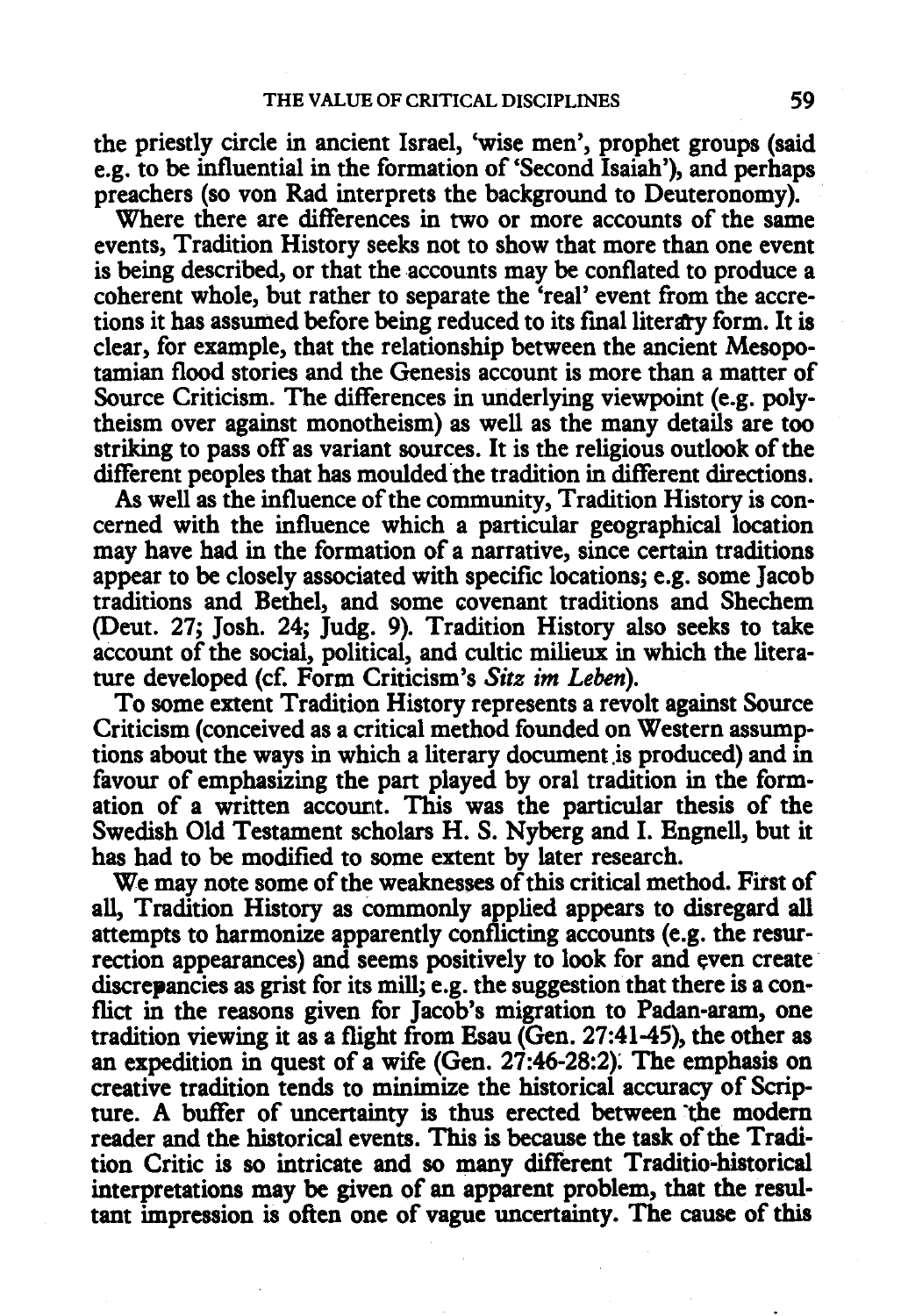may in part be our actual lack of knowledge about the supposed communities within which accounts are said to have developed.

## Redaction Criticism

Although anticipated earlier, Redaction Criticism is a discipline which generally took off after the second World War, propounded by the three German scholars: G. Bornkamm, H. Conzelmann, and W. Marxzen. By way of a simple definition, Redaction Criticism may be said to be the study of observable changes made by biblical writers in the traditional materials used by them. While Form Criticism views the writers of books as 'scissors-and-paste' compilers of units transmitted by the believing community, Redaction Criticism is more concerned with the end of this process, whereby the compiler impresses on his material his own personal interests and emphases. To take a simple example, Matthew favours the expression 'the kingdom of the heavens' (which may have been more suitable to Jewish readers), while Mark and Luke favour 'the kingdom of God' (which seems more meaningful for Gentiles). Similarly, Redaction Criticism is interested in the writer's ordering of events to achieve different emphases; e.g. the temptation narrative reaches its climax in Matthew (unlike Luke) with the invitation by Satan to worship himself.

Redaction Criticism clearly has the advantage of treating biblical books as whole units and thus it somewhat makes up for the dismemberment which attends Source, Form, and Tradition Criticism. Furthermore, it helps us to appreciate more clearly the distinctive viewpoints of biblical writers such as the four evangelists and to appreciate the unity contributed to by diverse analyses.

Redaction Criticism is not, however, without its weak points, not least of which is the subtlety of analysis achieved by Redaction Critics, a subtlety which might have amazed the biblical writers themselves, since their imagination has frequently led them to widely divergent views of the tendencies evidenced by different redactors. Furthermore, Redaction Criticism presupposes that the special contribution of biblical writers may only be detected when they diverge from their source in one way or another. Howver, their concurrence may equally well be evidence of their personal approach, since the unaltered tradition may have adequately expressed their own understanding. Redaction Criticism seems to suggest that authentic history may only be arrived at after a writer's redactionary work (as well as the Form-critical and Traditio-historical moulds) have been stripped away. The remaining 'authentic' words are, needless to say, often very sparse indeed. But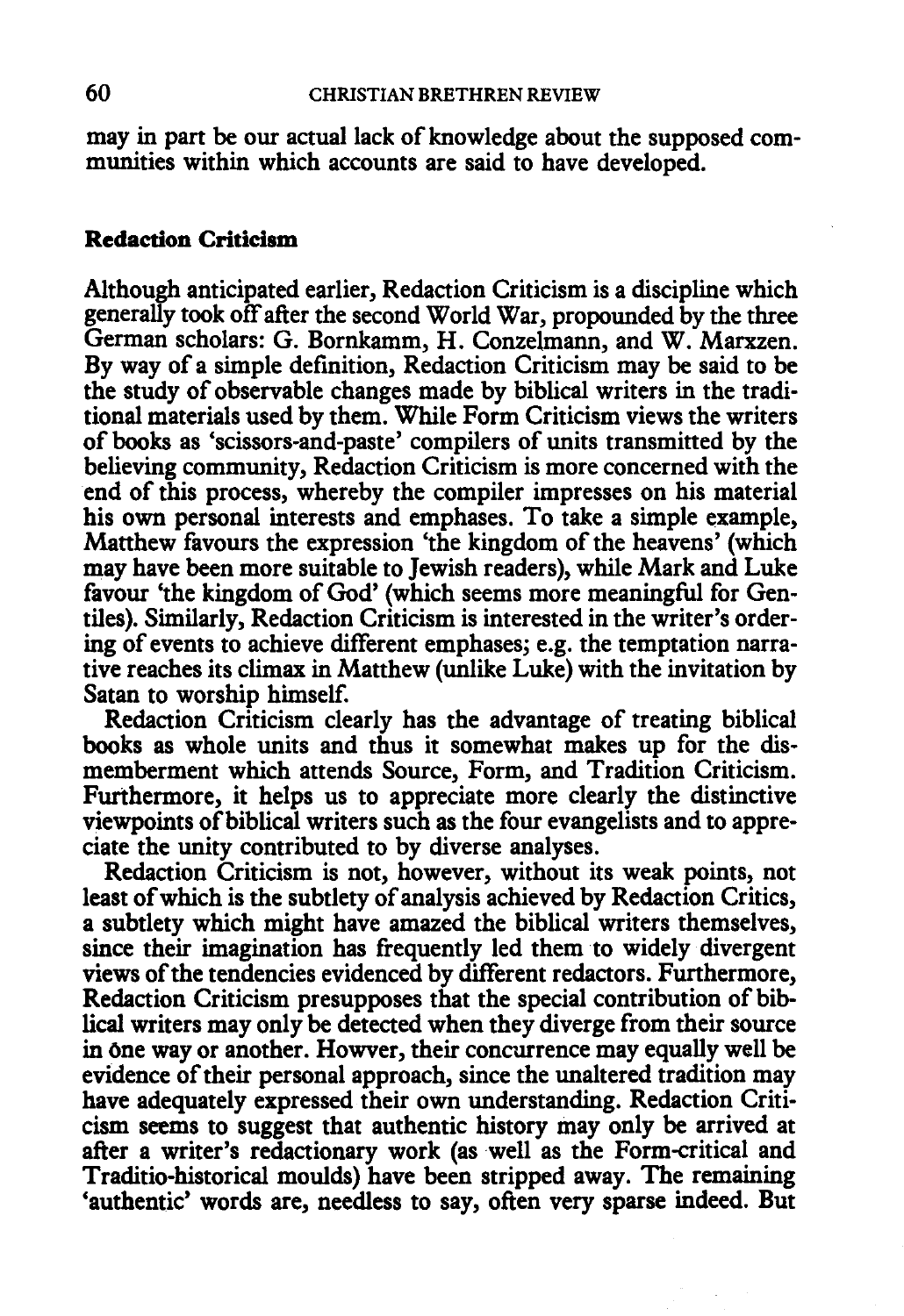this approach too readily assumes a complete dichotomy between history and the way in which it is handled orally and in written form. A redactor's distinctive material may be just as authentic history as anything else. Redaction has been too easily equated with inventive composition, whereby history has been swallowed up in theology.

### Structuralism

In a survey of critical disciplines as brief as this, it is extremely difficult to give a coherent and meaningful description of Structuralism, since its approach to biblical criticism is altogether novel and bears little resemblance to anything discussed so far. Nevenheless, we must make the attempt for the sake of completeness and in view of the undoubted fact that Structuralism is attracting more and more attention. It is in fact a new vogue, beginning in the mid-1960s in France, later gaining ground in Germany, N. America, and S. Africa. At the risk of stating generalizations which explain nothing, we may define it as an attempt not at exegesis of the text, but a resolution of the mental patterns on which the text is structured. These patterns are seen not necessarily as conscious creations, but as expressions of the subconscious ordering of data which is common to all human minds. It derives its inspiration from psycho-linguistics and from folk anthropology and it is seen by its literary practitioners as part of the enterprise of semiology or semiotics, i.e. the science of signifying systems.

A structure may be defined as 'a whole formed of mutually dependent elements, such that each depends on the others and can only be what it is by its relationship with them.'3 Basic to Structuralism is the distinction between 'syntagms' and 'paradigms'. A linguistic unit stands in linear relation to other units placed before or after it in a sequence. This is a syntagm, related by association to its context. However, the unit is also related to any other units which might be substituted for it in a context so as still to produce a meaningful combination. In this sense it is a paradigm. For example, in the phrase 'the blue light', 'blue' stands in syntagmatic relation to 'light', but in paradigmatic relation to 'green'. Thus meaning is produced by combination and choice, so that different units may be arranged together in a system of relationships within a formal structure. These units may be words, pieces of narrative ('narremes'), parts of myths ('mythemes'), or other semantically meaningful units ('semes'). What interests the structuralists is not so much *parole* (the individual spoken message), as *langue* (the 'code' by which paradigmatic relationships are stored in the subconscious).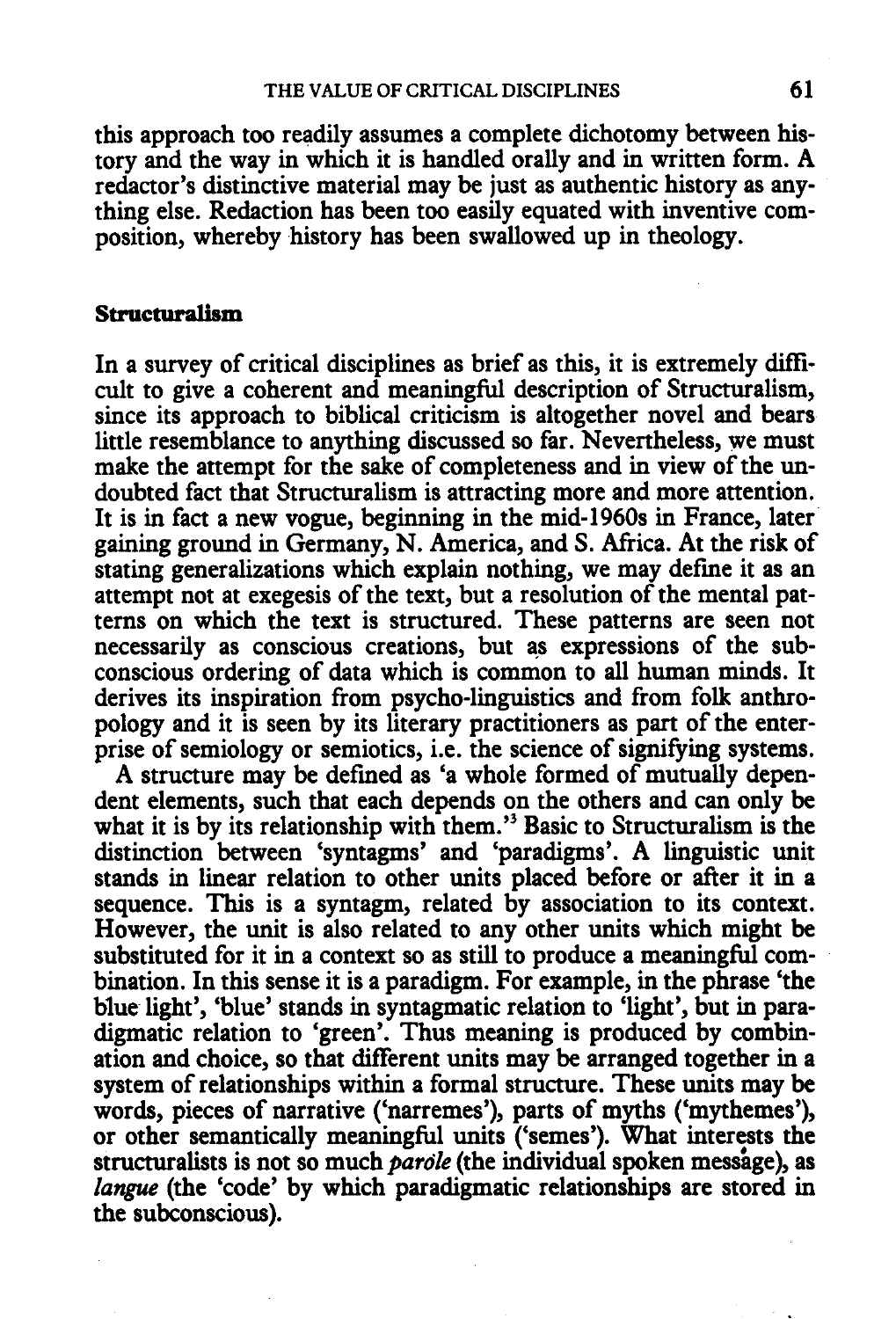We may take as an example R. C. Culley's analysis of six Old Testament 'deception stories': 'the midwives and the king of Egypt' (Exod. 1:15-21); 'the patriarch, his wife, and the foreign king' (Gen. 12:10- 20); 'the Gibeonites' (Josh. 9:3-15); 'Michal's helping David escape from Saul' (1 Sam. 19:11-17); 'Ehud kills the king of Moab' (Judg. 3:12-30); 'Jael kills Sisera' (Judg. 4:17-24). Many details recur in each of these narratives (e.g. relations with foreigners; a king versus the weak), but in general it may be said that they all 'share a three-phase structure moving from an opening situation which calls for action to a response which involves a deception and finally to an outcome which is an improvement over the original situation' - crisis, response, denouement.<sup>4</sup>

Does this kind of Structuralism have any value for the intelligent Christian? Well, it may serve to discover some new relationships between narrative themes and so help to structure sermons,<sup>5</sup> but we should remember that structural analysis derives from radically different presuppositions than those which underlie traditional textoutlines; it is totally humanistic. Structuralism may, however, act as a corrective to some extreme forms of Source Criticism. Instead of dissecting the text into various documents, Structuralism actually *seeks*  repetitions, parallelisms, and inversions. Likewise, it may also counterbalance the extremes of Form, Tradition, and Redaction Criticism which seek to prune away 'accretions' in a quest for authenticity. Structuralism regards no text as irrelevant and treats the text as a given whole.

But is Structuralism a new kind of demythologism? Indeed, in its quest for 'universal values', it has so far shown a complete lack of interest in history<sup>6</sup> or 'surface meanings' in the quest for symbolic relationships. In its quest for the code or system, the actual text frequently becomes obliterated so that instead of exegesis we have only vague generalizations - many trees, but no wood. We should bear in mind that biblical revelation is not merely an expression of the human spirit and should not be reduced to that level. In the words of Günther Schiwy, 'The prophetic talent consists precisely in the ability to transcend the linguistic and conceptual categories of a system. ' 7 Structuralism makes a very fine show of supposedly scientific analysis, but we are left wondering if anything really substantial is achieved by it. Perhaps we may dare to suggest that this 'emperor' has in fact no clothes.

#### **Some Conclusions**

'The Bible is the Word of God given in the words of men in history.'8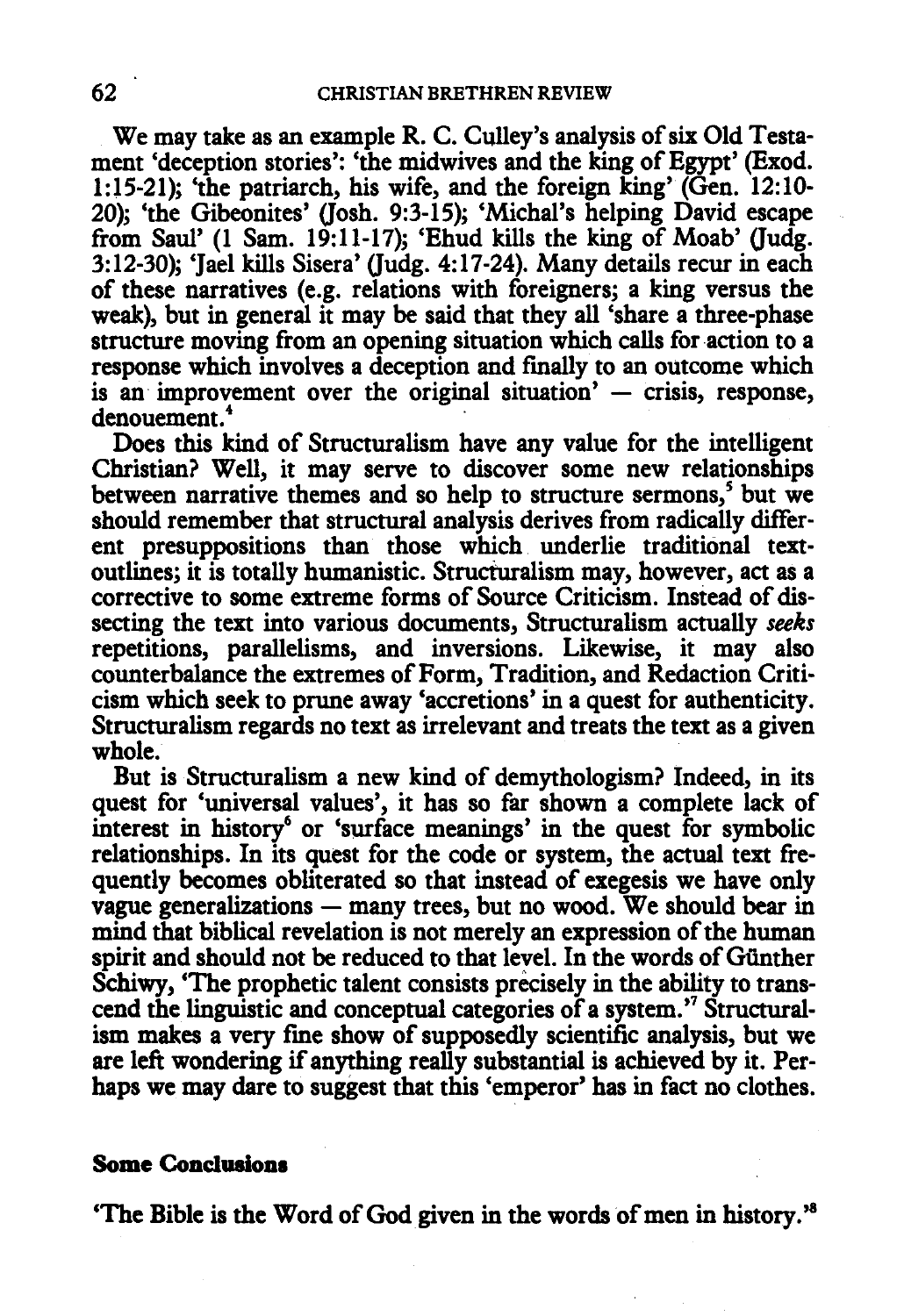This is a useful definition and teaches us to regard as of importance both the divine and human aspects of Scripture. Yet, 'no prophecy ever came by the impulse of man, but men moved by the Holy Spirit spoke from God' (2 Pet. 1:21). If this be so, then we must beware of placing too great an emphasis on the human origins of Scripture. It will be apparent to those who have attempted to understand the critical methods briefly reviewed above, that modem critical methods of Bible study were in the main developed by rationalistic scholars who saw the Bible as *only* a human document. In the use of critical methods therefore, one should take great care in sifting critical arguments to discover on what preconceptions they may be built, in order to avoid arriving at some of the 'conclusions' which have been reached by liberal scholars. Take, for example, the sweeping comments which appear in a recent work by A. T. and R. P. C. Hanson: 'These doctrines (the inspiration and inerrancy of the Bible) have been rendered impossible for intelligent people to hold today because of the rise of historical criticism . . . once historical criticism was seriously applied to the Bible the old doctrines of inspiration and inerrancy became no longer tenable. They vanished like shadows in the light of day.'<sup>9</sup> This is, of course, not the kind of language that the Lord or the apostles used of Scripture (cf. John 10:35; 2 Tim. 3:16) and a reverent Christian would not wish to perven critical methods to these ends.

There is indeed a human element in Scripture, but, to quote the words of  $I$ . N. Darby, it is not 'as if God's using man  $-$  his lips, or his understanding, his mind in every way  $-$  meant the same as leaving him to himself, and me to his folly, so that what God did give should be uncertain, as inescapably mixed up with what is man's.<sup> $10$ </sup> Scripture is indeed both human and divine, but not a mixture of the divine with human error. It is not men left to their weakness and mistakes, but men divinely inspired and sustained against error. 'Critical science does not keep its place when, instead of being a scientific inquirer, it would be a judge; when, not content with collecting together the oracles of God, it sets about composing them, decomposing them, canonizing them, decanonizing them; and, when it gives fonh oracles itself! Then it tends to nothing less than to subvert the faith from its foundation.'<sup>11</sup> We should take heed then to the insinuation made to our first parents by Satan himself: 'Has God said ... ?' Could it be that the formulation and use made of the critical methods, reviewed above, by liberal scholars is merely the same insinuation in modem dress? So often the biblical text appears to be treated like so many tea-leaves which the ingenuity of the modern interpreter re-arranges into a pattern to tickle the intellectual ears. Is the result godliness, or is it the god Diffidence? Perhaps these comments may appear too scathing, but